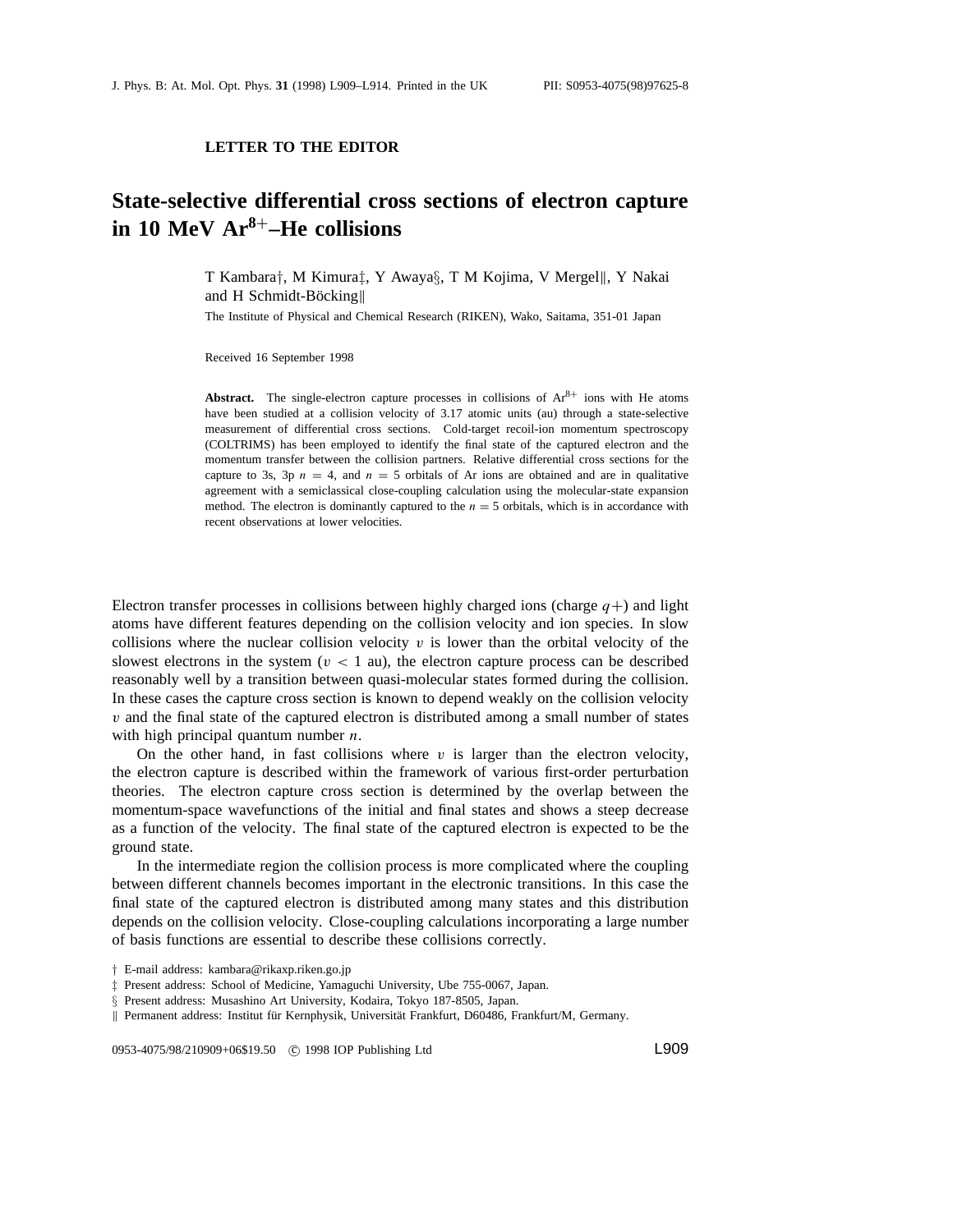# L910 Letter to the Editor

For a detailed study of the electron-capture processes, it is useful to measure the electron transfer cross section as differentially as possible. The final-state selective differential cross section as a function of the projectile scattering angle is directly related to the transition amplitude between the initial and each final state and hence it is decisive for the theoretical model. However, such measurements have been difficult at intermediate and high velocities, especially for highly charged heavy ion projectiles, where the ratio of the momentum transfer to the total collision momentum and thus the scattering angle of interest are very small to be measured directly. Recently, cold-target recoil-ion momentum spectroscopy (COLTRIMS) [1, 2], has enabled very high resolution differential measurements of the cross sections over a wide range of projectiles and velocities. Mergel *et al* [3] reported the first COLTRIMS measurements of differential cross sections for single-electron capture to the ground and excited states in  $He<sup>+</sup> + He$  collisions at projectile energies from 0.25 to 1 MeV. Cassimi *et al* [4] studied state-selective electron capture in a slower system; 6.82 keV u<sup>-1</sup> Ne<sup>10+</sup> and 6.75 keV u−<sup>1</sup> Ar18<sup>+</sup> on He. We have reported several measurements of state-selective differential cross sections of electron capture from He by 0.567 MeV u<sup>-1</sup> O<sup>7+</sup> [5] and 0.5–1 MeV u−<sup>1</sup> B4+*,*5<sup>+</sup> [6]. Our former results were compared with calculations of a close-coupling calculation and the latter with an eikonal approximation.

Here we report on measurements of the final-state selective differential cross section for a multi-electron collision system at an intermediate velocity (3.17 au) with a 10 MeV  $Ar^{8+}$ ion on a He target:

$$
Ar^{8+}(1s^22s^22p^6) + He(1s^2) \rightarrow Ar^{7+}(1s^22s^22p^6nl) + He^+. \tag{1}
$$

Since an  $Ar^{8+}$  ion has a neon-like electron configuration, the electron can be captured to a  $n = 3$  or a higher orbital. In the multi-electron projectile, the energy separation between substates with the same *n* and different *l* is large enough to be analysed by COLTRIMS. The substate dependence of the differential cross section is useful for a more detailed study of the capture process. Recently, Abdallah *et al* [7] have studied the electron capture process in this collision system at velocities between 0.2 and 1.0 au. Using COLTRIMS, they have measured the final *n* and *l* distribution of the captured electron and the angular distribution. They have found that at velocities below 0.5 au the final state distribution of the captured electrons is dominated by  $n = 4$  states in fair agreement with Landau–Zener (LZ) theory. However, at higher velocity, the higher *n* states are populated in clear contrast to the prediction of the LZ theory. Our collision velocity is more than three times higher than theirs and it is interesting to see whether the final state distribution still shifts to higher *n* at this velocity.

We have measured the longitudinal component (parallel to the projectile momentum)  $(p_{\parallel R})$  and the transverse component  $(p_{\perp R})$  of the recoil He<sup>+</sup> ion momentum applying COLTRIMS in coincidence with the projectile which captures one electron. From the analyses of  $p_{\parallel R}$  we have obtained the kinetic energy gain which corresponds to the final state of the captured electron, whereas  $p_{\perp R}$  corresponds to the scattering angle. Thus differential cross sections are obtained for each final state as a function of the scattering angle.

The experimental set-up at the heavy-ion linear accelerator of RIKEN was described previously [5, 6]. With optimization of the extraction field distribution, the resolution of the recoil-ion momentum was about 0.2 au in all directions, which corresponds to a resolution of 17 eV in the binding energy of the captured electron, and of 0.9 *µ*rad in the scattering angle.

Figure 1 shows the longitudinal recoil-ion momentum  $p_{\parallel R}$  distribution by Ar<sup>8+</sup> ions where the yield is integrated over  $p_{\perp R}$  between 0 and 4 au. The excitation energies of the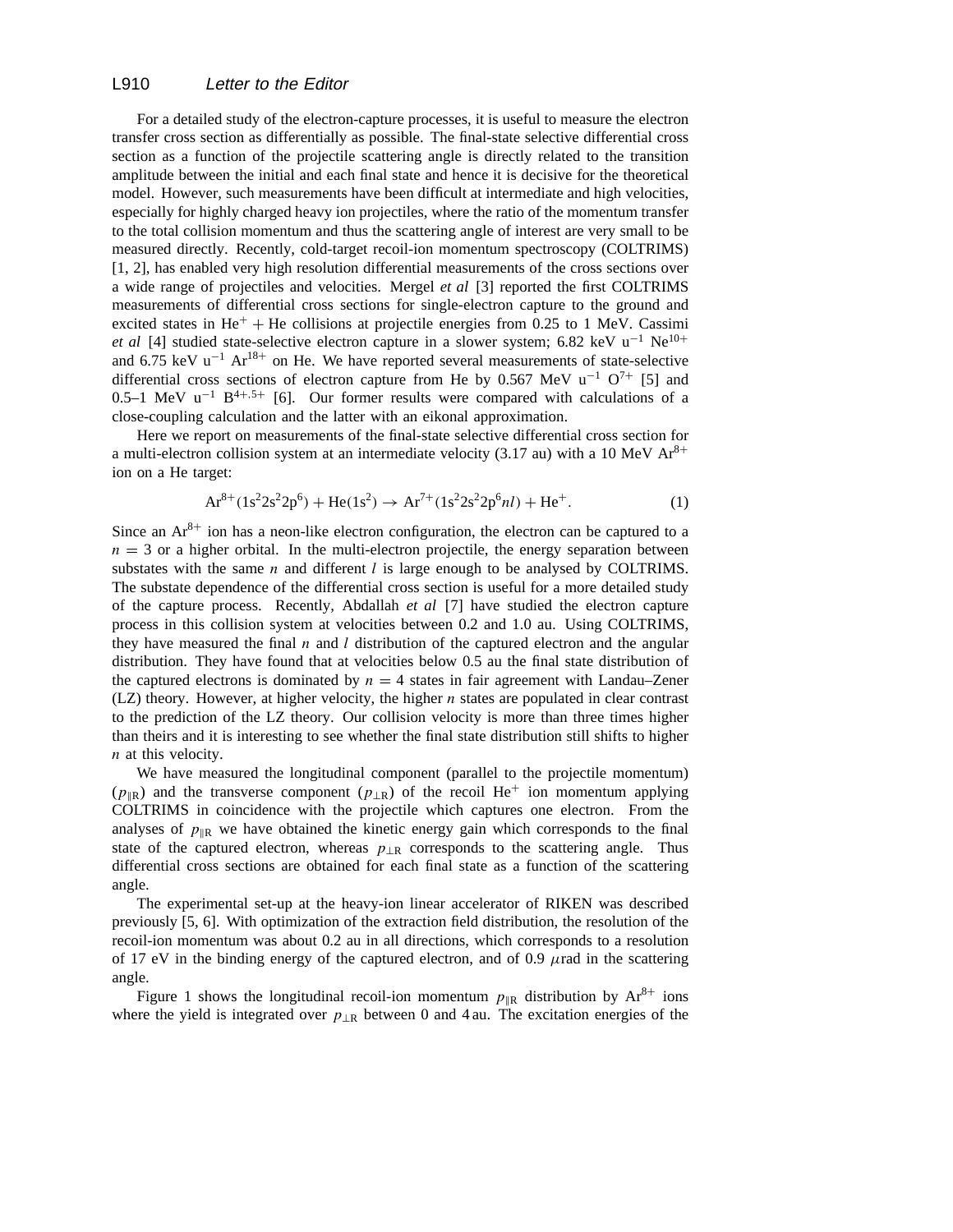

Figure 1. The longitudinal momentum distribution of the recoil ions for one-electron capture from He by 0.25 MeV  $u^{-1}$  Ar<sup>8+</sup> ions. The recoil-ion yield is integrated over the transverse momentum between 0 and 4 au. The electronic states of the captured electron and their excitation energies are also indicated.

final states of the  $Ar^{7+}$  ion are also shown in the figure. The final states of the captured electron in  $Ar^{7+}(nl)$  with  $n = 3, 4, 5$  were separated from the longitudinal momentum of the recoil ions. The capture to the  $n = 4$  state was observed as a shoulder on the left-hand side of the peak due to the capture to the  $n = 5$  state. The electron capture predominantly occurs into the  $n = 5$  orbital, followed by the  $n = 4$  and 3 orbitals. This shows that the increase of the  $n = 5$  population observed at lower velocities [7] keeps on at the higher velocity region. It is surprising since at still higher velocities the electron is believed to be dominantly captured to the ground state due to velocity matching.

Since the 3s state is separated from the 3p by only 17 eV, the two lines could not be resolved as separated peaks, but the 3s line can be observed as a shoulder on the 3p peak. The capture to the 3d state was not seen since it was too close to the  $n = 4$  states. The observed energy gain resolution relative to the total projectile energy is about  $2 \times 10^{-6}$ . It should be noted that simultaneously with the capture process the second electron of He can be excited to the  $n = 2$  or higher states which is called transfer excitation (TE). This results in a shift of the recoil longitudinal momentum of the electron capture towards the forward direction by about 0.47 au relative to those with  $He<sup>+</sup>$  in the ground state. This explains the small shoulder in figure 1 at about  $-1.1$  au which may correspond to the capture to the Ar  $n = 5$  state with the recoil He<sup>+</sup> in the excited states. The peaks of  $n = 4$  and 5 may be contaminated by the TE with lower *n* but we consider that this contribution is small.

As shown in figure 2 the relative intensities among different final states vary with  $p_{\perp R}$ : the fraction of  $n = 5$  is predominant at small  $p_{\text{R}}$  but the fraction of  $n = 3$  and 4 increases with *p*⊥R. To obtain the *p*⊥R-dependent differential cross sections of electron capture to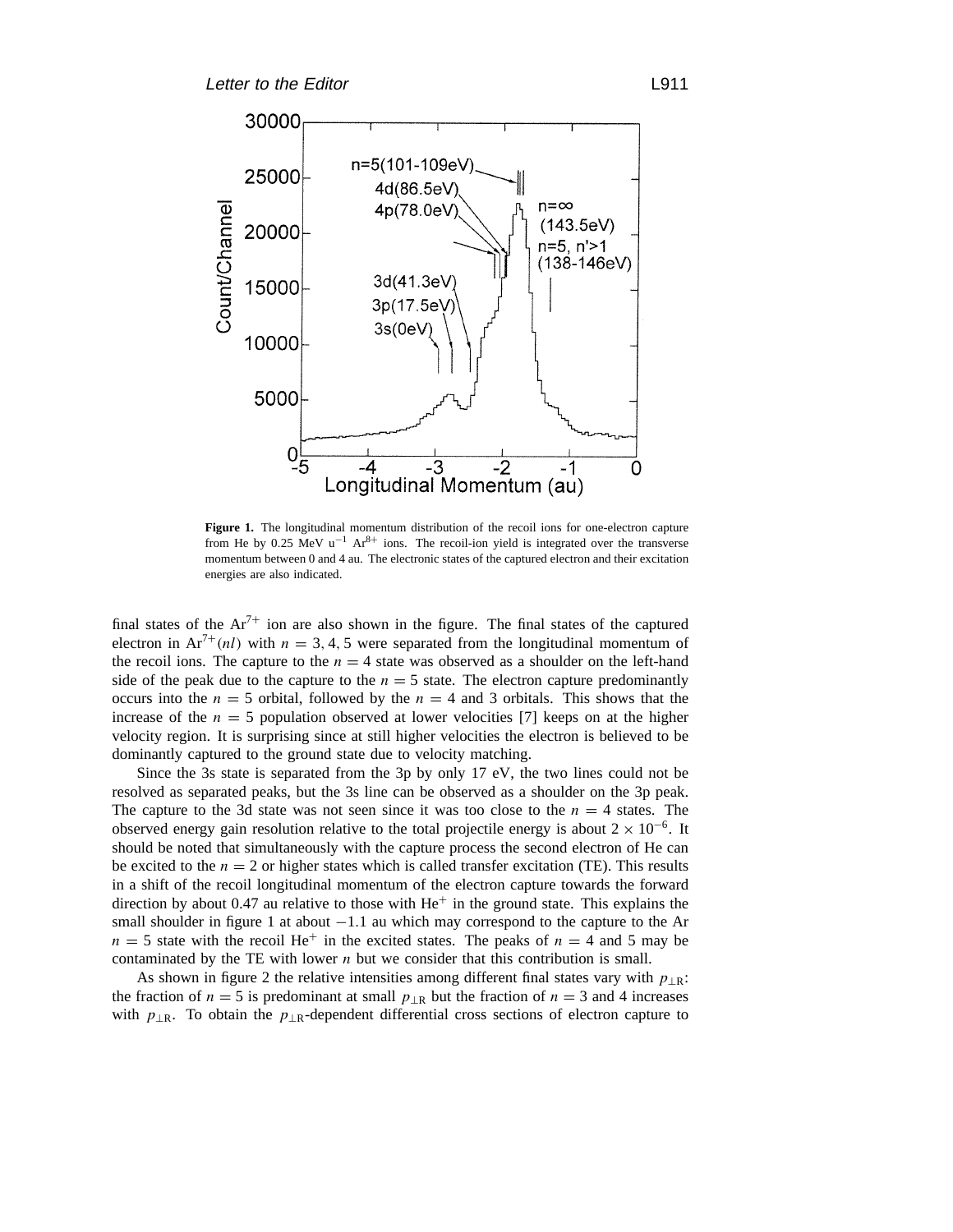

**Figure 2.** The longitudinal momentum distribution of the recoil ions from one-electron capture in different transverse momentum (*p*⊥R) regions: (*a*) between 0.25 and 0.5 au and (*b*) between 2 and 2.5 au. The results of the Gaussian fit are also shown along with the final states of the electron capture from He into  $Ar^{7+}$ .

the different states, we have fitted the  $p_{\parallel R}$  distributions in different  $p_{\perp R}$  regions by a sum of Gaussian peaks which correspond to the final states of 3s, 3p, 3d,  $n = 4$ , 5, and an additional peak at about −1*.*1 au which is attributed to the TE process leaving an excited recoil He<sup>+</sup> ion.

Figure 3 shows the relative differential cross sections d*σ/*d*p*⊥<sup>R</sup> of single-electron capture to the  $n = 3-5$  states as functions of  $p_{\perp R}$ . The  $p_{\perp R}$  dependence of the capture cross sections to the *n* = 3–5 states have a peak at small  $p_{\perp R}$ , around 0.7–1 au. At higher  $p_{\perp R}$  they decrease monotonically, with a steeper slope for the higher excited state.

The relative differential cross sections to the substates of  $n = 3$ , the 3s and 3p, are shown in figure 4. The cross section to the 3d state is not shown in the figure since the relative uncertainty is high although it was included in the peak-fit analyses.

The experimental results of the differential cross sections are compared with calculations of the close-coupling approximation based on a molecular representation which is described in more detail below. The experimental results are normalized with a common multiplication factor, so that the total yield summed over  $n = 3-5$  states and integrated over the transverse momentum up to 4 au is equal to the corresponding theoretical value.

We have employed the configuration-interaction (CI) method to obtain molecular electronic states of the collision system [8, 9]. The pseudopotential method was adopted to represent the  $Ar^{8+}$  core, which enables us to reduce the many-electron system to a more tractable two-electron system. The Slater-type orbitals were used to construct basis sets and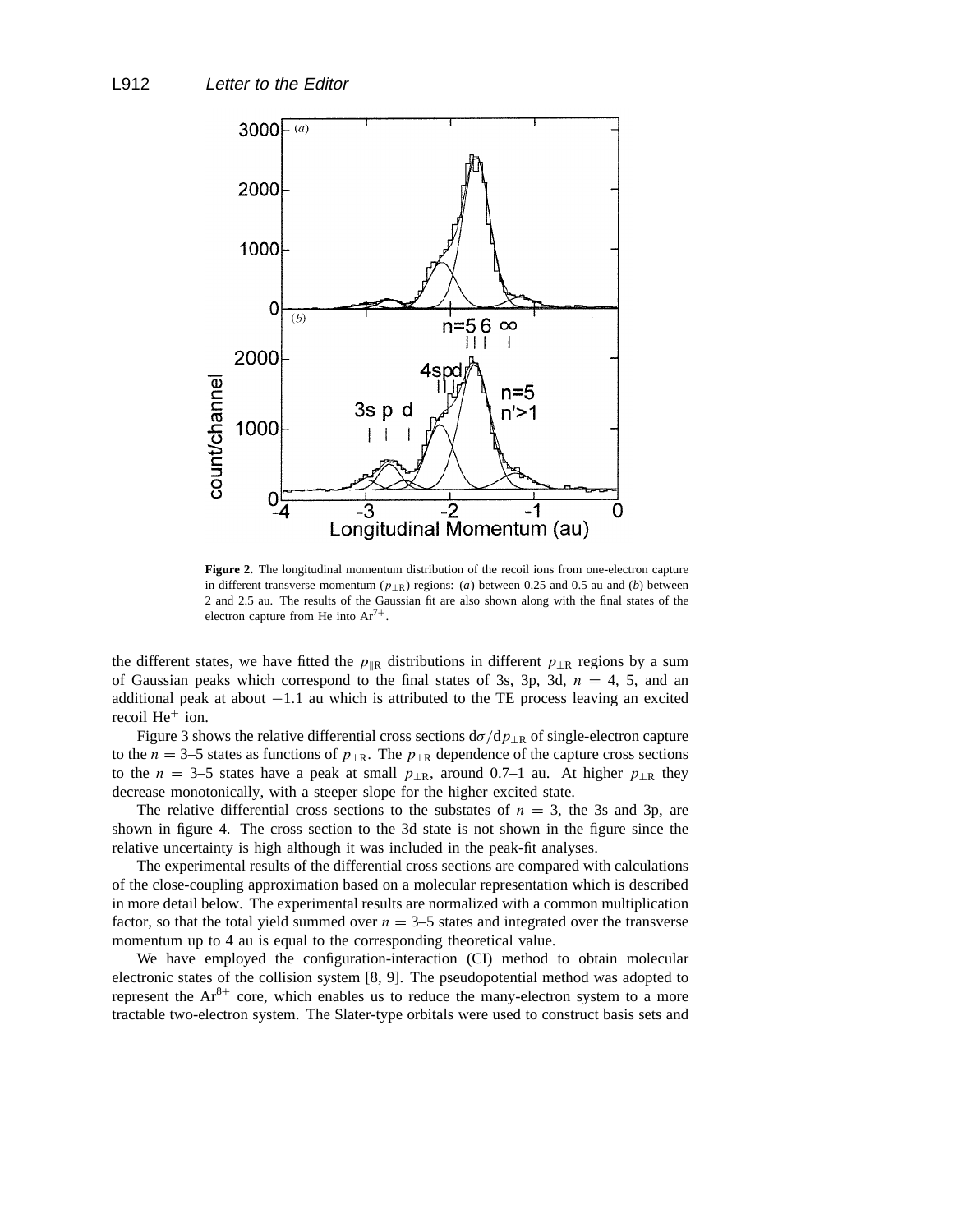

**Figure 3.** The differential cross section for the one-electron capture from He to  $n = 3-5$  states of Ar7<sup>+</sup> as a function of *<sup>p</sup>*⊥R. Symbols denote the experimental results and curves are the calculation results.



**Figure 4.** Differential cross section of one-electron capture by 10 MeV  $Ar^{8+}$  ions into  $n = 3$ substates. Symbols denote the experimental results for 3s and 3p, and curves are the calculation results for all the  $n = 3$  substates.

Slater exponents were given previously [8]. The present level of precision of all electronic states considered is within less than 2% compared to experimental asymptotic levels. All states corresponding to  $Ar^{7+}$  (*n* = 3, 4 and 5; *l* = *n* − 1) were obtained. The series of avoided crossings between the initial  $Ar^{8+}/He$  channel and the  $Ar^{7+}(n = 5)/He^{+}$ ,